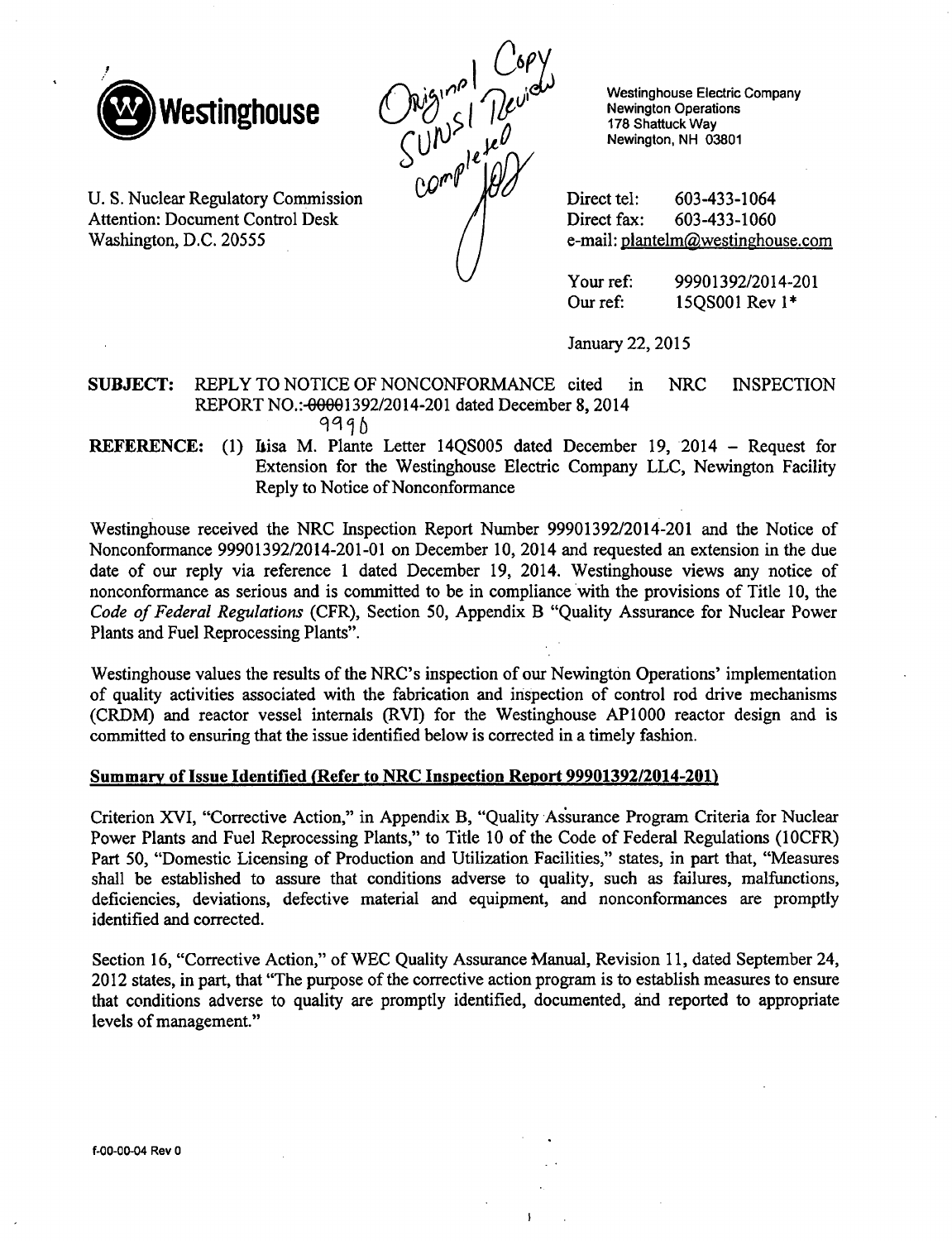

Westinghouse Electric Company 0 **Westinghouse** Newington Operations 178 Shattuck Way Newington, NH 03801

> Page 2 of 4 **15QSOOI** January 22, 2015

Section 7.6, "Timeliness Expectations," of WEC Newington Operations Procedure 16.2, "Westinghouse Corrective Action Program," Revision 7.0, dated March 31, 2014, provides the timeliness expectations for closing corrective actions opened in response to conditions adverse to quality. The issue closure date, for a Level 4 corrective action request, is 120 days from issue origination.

Contrary to the above, as of October 31, 2014, WEC Newington Operations failed to ensure that conditions adverse to quality were promptly identified and corrected. Specifically, in official correspondence with the NRC dated June 2, 2014, WEC Newington Operations stated that it had initiated Corrective Action Request (CAR) No. 17039, "Commercial Grade Dedication of Heat Treatment Services," on May 14, 2014, to address the inadequate commercial-grade dedication of the heat treatment services for the reactor vessel internals, such as the core barrel, the core shroud, and the instrumentation grid assembly, performed by Team Industrial Services, a commercial supplier, However, the NRC inspection team identified that CAR No. 17039 did not identify any proposed corrective actions to address the inadequate commercial-grade dedication of the heat treatment services and that no action has been taken by WEC Newington Operations to correct this issue, 168 days after CAR No. 17039 was initiated.

## Response:

## **(1)** The reason for the noncompliance:

Westinghouse accepts the Nonconformance and offers the "following discussion regarding the circumstances which resulted in the Nonconformance.

The Issue Owner failed to make appropriate commitments to Corrective Action Request (CAR) No. 17039 and document the corrective action plan. The Issue Owner did not provide enough of a priority to the corrective actions and the importance of the timely documentation of those corrective actions.

## (2) Corrective steps that have been taken and the result achieved:

The Issue Owner documented the corrective action plan for CAR No. 17039 which included the following:

- 1. Revision to PP-07-01, Dedication of Commercial Grade Items and Services Revision 05 was completed and effective on December 15, 2014\*. This revision included the implementation of a Standard Commercial Grade Dedication Evaluation CGDE-STD-TI-HT-001 Revision 00 for On-Site Heat Treatment Service for Team Industrial.
- 2. Extent of condition evaluation was performed to identify all safety related work performed by Team Industrial which included identifying all of the equipment used during the heat treatment operations performed and the Team Industrial technicians who were involved in the activity.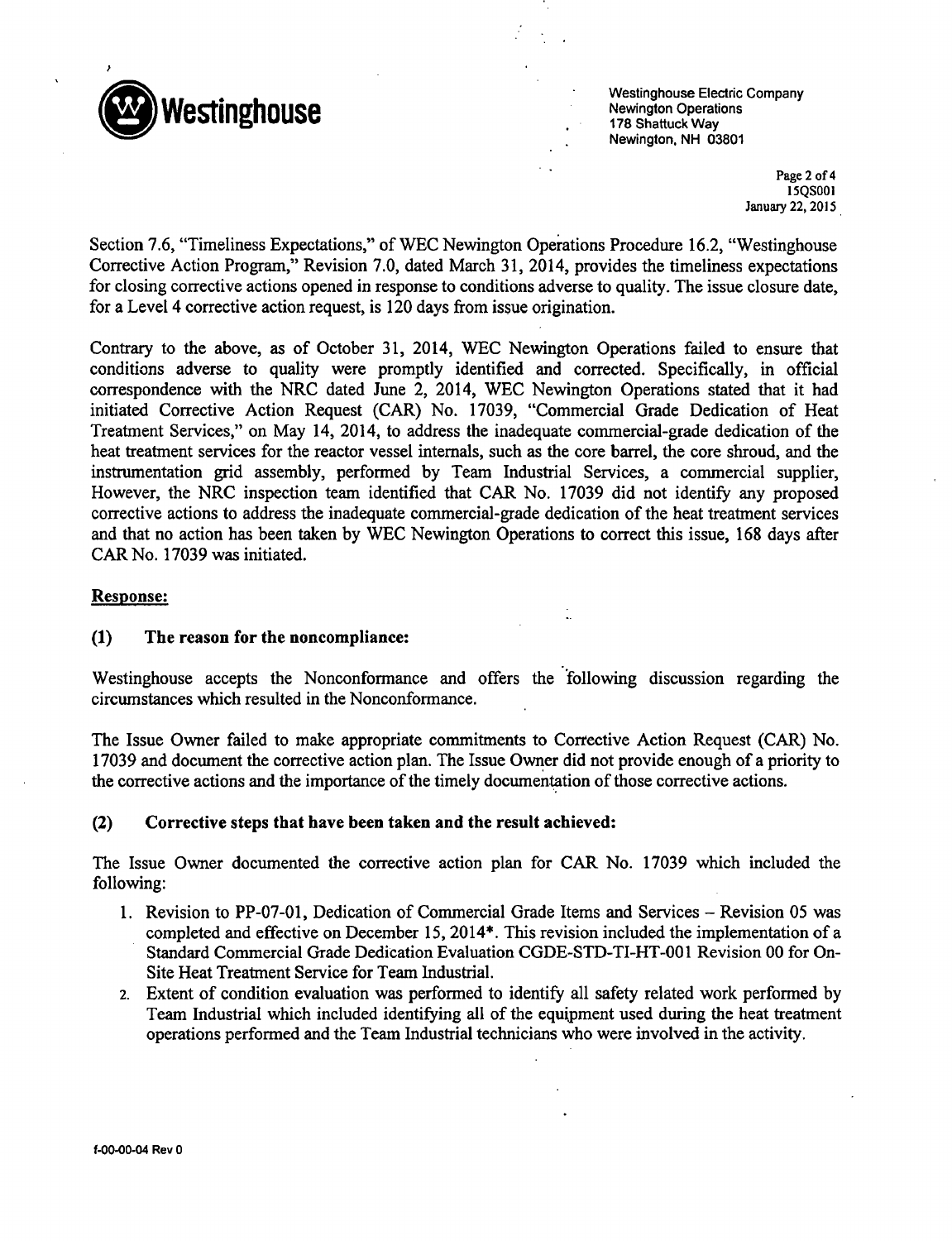

Westinghouse Electric Company Newington, NH 03801

3 of 4 15QSO01 January 22, 2015

- 3. Commercial Grade Survey WES-2015-007 was performed on December 15, 2014 to assess the capabilities of Team Industrial in accordance with Commercial Grade Dedication Evaluation CGDE-STD-TI-HT-001, Revision 00. The equipment selection and personnel qualification verified during the survey were based on previous activities identified in the extent of condition evaluation. Team Industrial has been added to the Qualified Suppliers List for commercial grade on-site heat treatment services based on the results of the commercial grade survey.
- 4. All corrective measures associated with CAR 17039 have been completed and the item was closed on January 6, 2015.

Corrective Action Request 100058267 was initiated to address the Notice of Nonconformance 99901392/2014-201-01. The Issue Owner documented a corrective action plan which included the following:

- 1. Developed and implemented a performance improvement plan for CAPAL metrics which includes issue age and causal analysis timeliness.
- 2. Established monthly issue owner review meetings. Purpose of the meeting is to do the following:
	- \* Review past due issues to ensure issue closure is being actively managed and is on-track.
	- \* Review of issues to insure corrective action plans have been developed.
	- Review issues due during the current month to insure on-time closure.
	- Prioritize issue resolution.
- 3. Review and conduct training on CAR 100058267 and the NRC Inspection Report 99900404/2014-201 with the operations managers. Review shall include the following as a minimum:
	- Review and of the NRC Inspection Report 99900404/2014-201.
	- Importance of timely closure of CAPAL issues per WEC 16.2 requirements for "Timeliness. Expectations".
	- Reinforcement to have a corrective action plan documented and entered into the system within 30 days of the CAPAL issue being created.
	- Review of WEC 16.2 "Westinghouse Corrective Action Program".
- 4. All corrective measures associated with CAR 100058267 have been completed and the item was closed on January 16, 2015.

# **(3)** Date When Full Compliance Will Be Achieved:

All corrective measures associated with CAR 17039 have been completed and the item was closed on January 6, 2015. All corrective measures associated with CAR 100058267 have been completed and the item was closed on January 16, 2015.

h Plante

Supervisor, Quality Systems